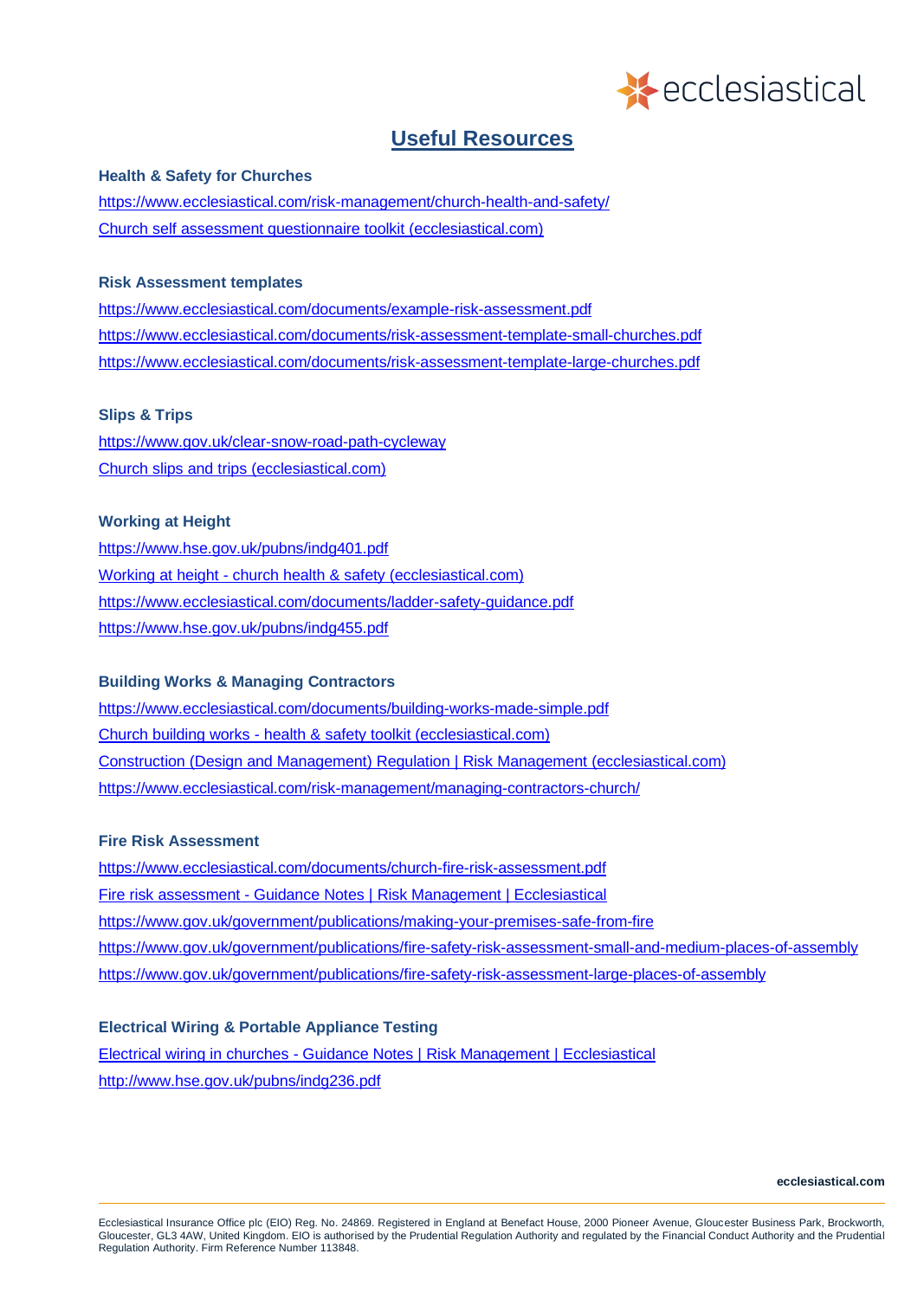

# **Useful Resources**

#### **Manual Handling**

<https://www.ecclesiastical.com/documents/church-manual-handling.pdf> <https://www.hse.gov.uk/pubns/indg143.pdf>

# **Accidents & First Aid**

Accidents and first aid - [church health & safety toolkit \(ecclesiastical.com\)](https://www.ecclesiastical.com/documents/accident-and-first-aid-guidance.pdf)

## **Personal Safety**

[Personal Safety Plan for Church People | Church security guidance | Ecclesiastical](https://www.ecclesiastical.com/documents/personal-safety-plan.pdf) [Personal Safety Risk Assessment Form | Risk management | Ecclesiastical](https://www.ecclesiastical.com/documents/Personal-safety-risk-assessment-form.pdf)

## **Food Safety**

[Food safety guidance for churches \(ecclesiastical.com\)](https://www.ecclesiastical.com/documents/church-food-safety-guidance.pdf)

### **Church Insurance Made Simple**

<https://www.ecclesiastical.com/documents/church-insurance-made-simple-administering.pdf>

# **Health & Safety Executive**

<http://www.hse.gov.uk/>

## **Theft of Metal**

[Theft of metal guidance for churches | Church security guidance | Ecclesiastical](https://www.ecclesiastical.com/documents/churchMetalTheftGuidance.pdf) [SmartWater For Churches | Risk Management \(ecclesiastical.com\)](https://www.ecclesiastical.com/risk-management/smartwater/) [Theft of metal checklist for churches | Church security guidance | Ecclesiastical](https://www.ecclesiastical.com/documents/theft-of-metal-checklist.pdf) [Church scaffolding questionnaire | Church security guidance | Ecclesiastical](https://www.ecclesiastical.com/documents/scaffolding-checklist.pdf) [Approved roof alarm suppliers | Preferred suppliers | Ecclesiastical](https://www.ecclesiastical.com/documents/ecclesiastical-approved-roof-alarm-suppliers.pdf) [Roof alarm prevents metal theft | case study | Ecclesiastical](https://www.ecclesiastical.com/documents/metalTheftCaseStudy.pdf)

### **Head Office**

| $\mathbf{t}$ | 0345 777 3322           | $\boxdot$ Email churches@ecclesiastical.com    |
|--------------|-------------------------|------------------------------------------------|
|              | <b>Risk Advice Line</b> |                                                |
|              | 103456007531            | $\boxdot$ Email risk.advice@ecclesiastical.com |
|              | <b>Church Claims</b>    |                                                |
|              | $C = 03456038381$       | <b>S</b> Email claims@ecclesiastical.com       |

**ecclesiastical.com**

Ecclesiastical Insurance Office plc (EIO) Reg. No. 24869. Registered in England at Benefact House, 2000 Pioneer Avenue, Gloucester Business Park, Brockworth, Gloucester, GL3 4AW, United Kingdom. EIO is authorised by the Prudential Regulation Authority and regulated by the Financial Conduct Authority and the Prudential Regulation Authority. Firm Reference Number 113848.